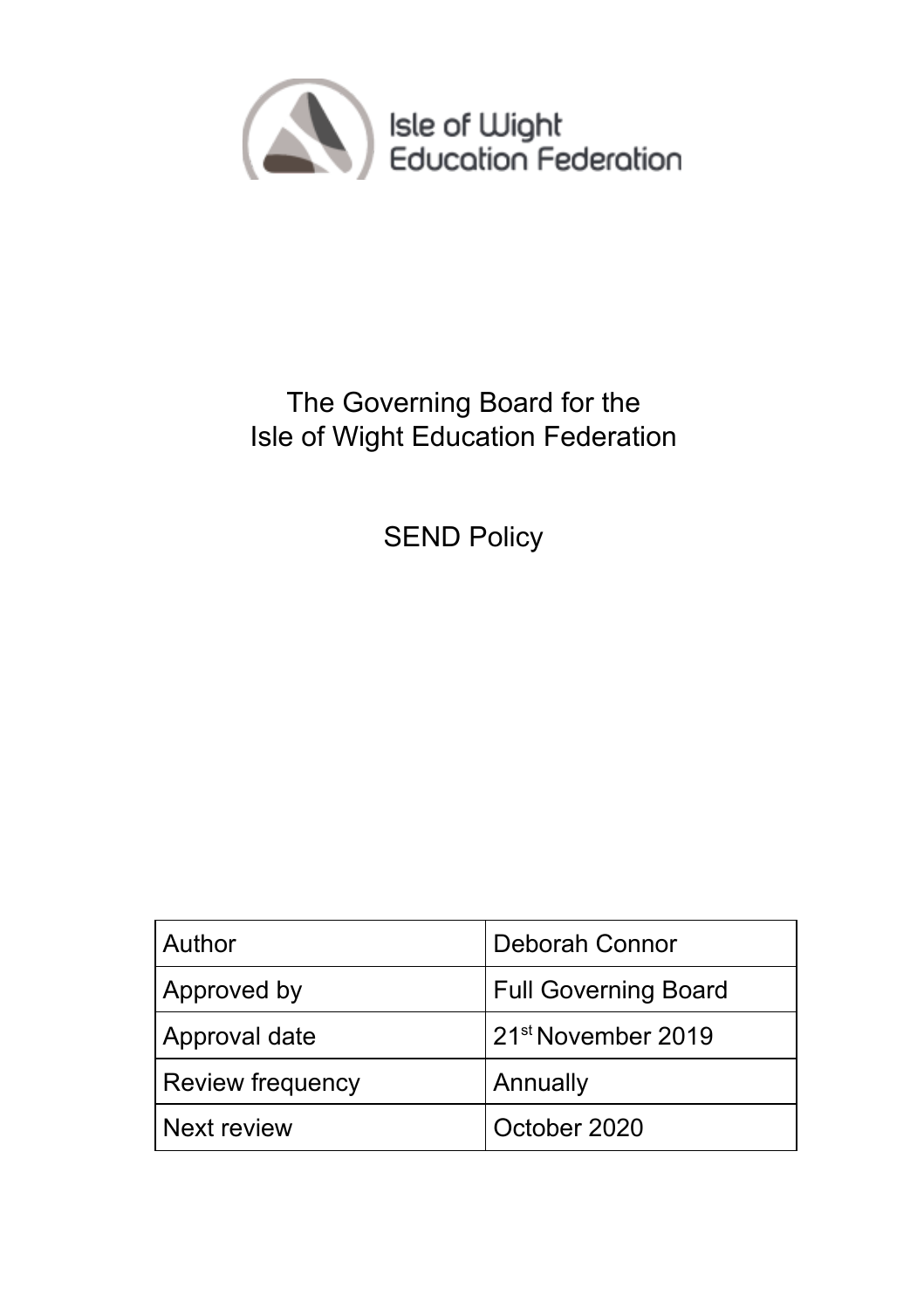Isle of Wight Education Federation colleges believe in providing every possible opportunity to develop the full potential of all students. All students will have the right to a broad and balanced curriculum, including extra- curricular activities. All students are valued and their self-esteem promoted. We work in close partnership with parents/carers who play an active and valued role in their child's education. Our aim is that all students with special educational needs participate in activities compatible with the efficient education of other students and the efficient use of resources.

Every teacher is a teacher of every student, including those with SEND

This policy complies with the statutory requirements laid out in the SEND and Disabilities Code of Practice; 0-25 years (July 2014). Section 3.65 and has been written with reference to the following guidance and practice;

- ∙ Equality Act 2010;
- ∙ Advice for School DfE Feb 2013
- ∙ SEND Code of Practice; 0-25 (July 2014)
- ∙ Schools SEND information and report regulations (2014)
- ∙ The Children's and Families Act, (2014)

The Isle of Wight Education Federation SENDCo is Mrs Deborah Connor (Assistant Head Teacher) – National Award for SEN (NASENCO), University of Winchester (2016). Contact email address: Deborah.connor@iwef.org.uk

The SENDCo is a member of the IWEF Federated Senior Leadership Team (ref Role of the SENDCo in schools SEND Code of Practice, 6.89)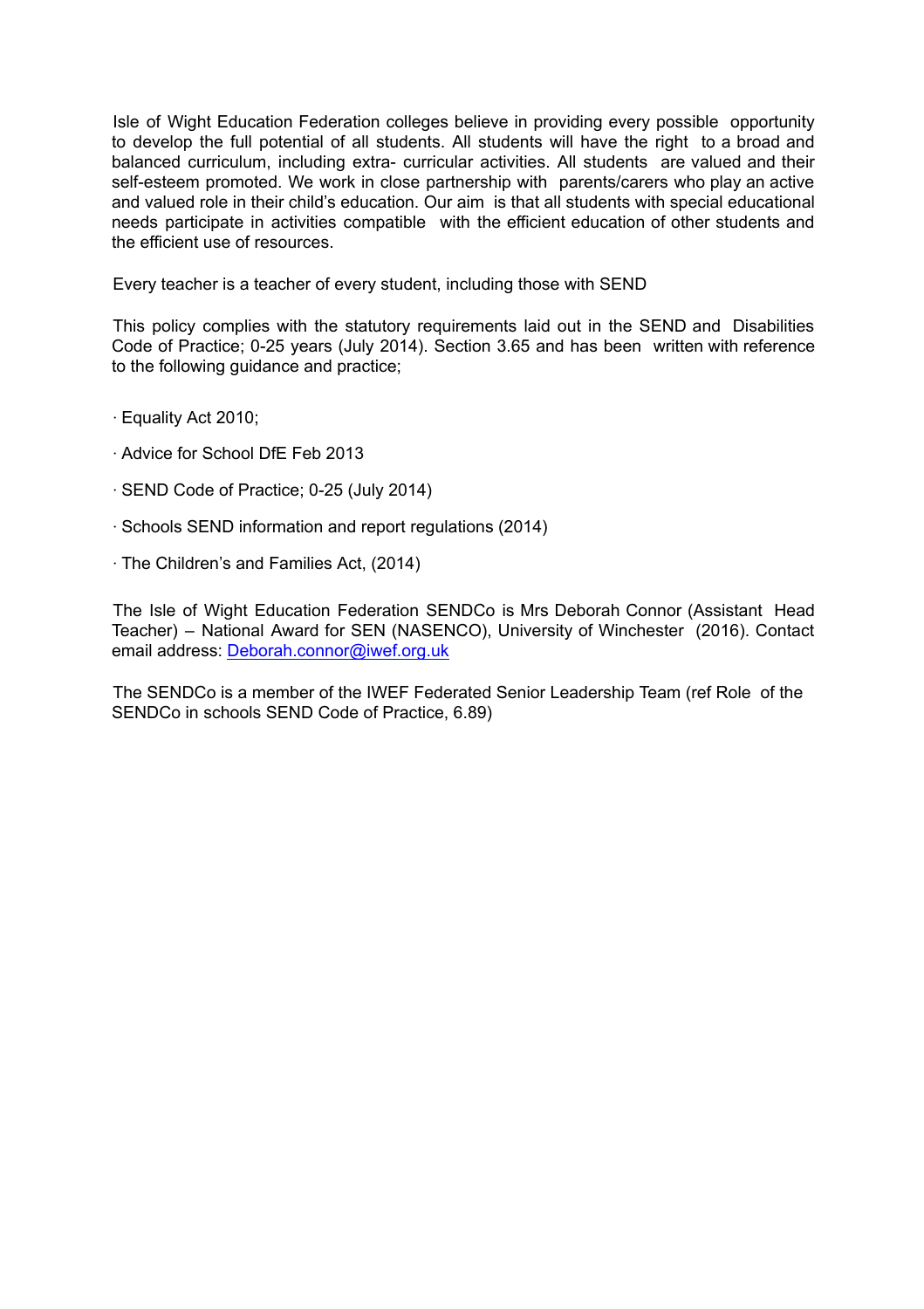## Section 2

# **Aims**

- Raise aspirations and expectations for all pupils with SEND to achieve good levels of progress across the curriculum.
- Focus on outcomes and impact of provision and support, rather than on hours of support alone

### **Objective**

- To identify and provide for pupils who have special educational needs and additional needs
- To work within the guidance provided by the SEND Code of Practice (2014)
- To operate a whole pupil, whole school approach to the management and provision of support for special educational needs
- To provide a Special Educational Needs and Disabilities Coordinator (SENDCo) who will work with the SEND Inclusion Policy
- To provide support and advice for all staff all teachers are teachers of SEND.

# Section 3: **Identifying special educational needs**

Special educational needs and provision can be considered as falling under four broad areas.

- 1. Communication and interaction
- 2. Cognition and learning
- 3. Social, mental and emotional health
- 4. Sensory and/or physical

Although these four broad areas give an overview of the range of needs we plan for, IWEF Colleges will identify the needs of students by considering the needs of the whole child. The purpose of identification is to what action we, as a school, need to take, not simply to fit a student into a category.

The following are not considered to SEND but may impact on progress or attainment:

- Disability
- Attendance and Punctuality
- Health and Welfare
- EAL
- Being in receipt of Pupil Premium Grant
- Being a Looked After Child
- Being a child of a Serviceman/woman

Under the 2014 Code of Practice, identifying behaviour as a need is no longer acceptable. Any concerns relating to a student's behaviour will be investigated as an underlying response to an educational need which IWEF Colleges will recognise and identify clearly, based on our knowledge of the student and the robust assessment processes in place.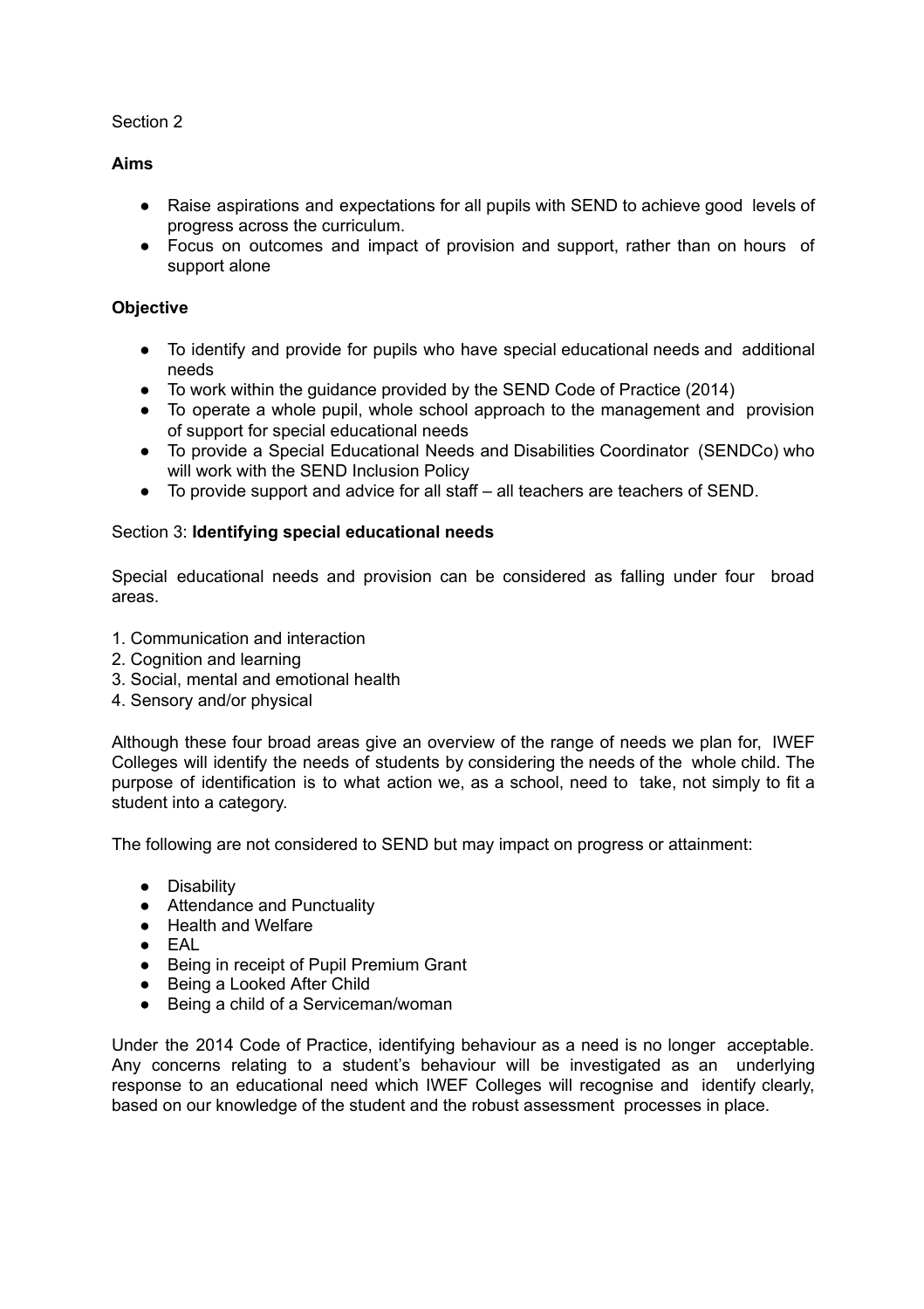## Section 4: **A Graduated Approach to SEN Support**

- IWEF Colleges view quality first teaching for all students as paramount to achievement and progress.
- The subject teacher has a vital role in providing for all students, delivering high quality differentiated and personalised teaching which takes into account prior data of all students in a class and this is the first step in meeting the needs of students who have, or may have SEND.
- Teachers are responsible and accountable for the progress and development of the pupils in their class, including where access the support from teaching assistants. Additional intervention and support cannot compensate for a lack of good quality teaching
- IWEF Colleges regularly review the quality of teaching for all pupils, including those at risk of underachievement. This involves reviewing, and where necessary improving teachers' understanding of strategies to identify and support vulnerable pupils and their knowledge of the SEND most frequently encountered.
- IWEF Colleges decide whether to make special educational provision by involving the subject teachers and SENDCo to consider all of the information gathered from within the school regarding the student's progress, alongside national data and expectations of progress.
- For higher levels of need, support will be sought from a range of specialist external assessment providers, including Speech and Language, Autism Outreach, Hearing/Visual impairment services and the Educational Psychology service.
- A student will be placed on the SEND register where assessment shows that the need is additional to, or different from other students at the same stage. The SENDCo will then formally notify the parents. The subject teacher(s) and the SENDCo will agree, in consultation with the parent, the outcomes they are seeking, the interventions and support to be put in place, the expected impact on progress, development or behaviour, and a clear date for review. These plans will take into account the views of the child. Any related staff development needs will then be identified and addressed.
- Students will be monitored using the assess, plan, do, review framework.

# **Managing students' needs on the SEND register**

- IWEF Colleges use provision mapping to record and evaluate the impact of provision made for individual students.
- In addition, student learning passports and individual student learning profiles are drawn up, in consultation with the student and parent for specific student needs. These are shared with relevant staff and are available to all staff as linked documents on the school SIMS system.
- The subject teacher holds the responsibility for evidencing progress according to the outcomes agreed.
- These plans are reviewed termly.
- In addition, students with an Education and Health Care Plan are reviewed at least annually, as required by the SEND Code of Practice.
- The Federation's contribution to the Local Offer contains further detail regarding how the level of provision is decided and can be accessed via the info section on the school's website.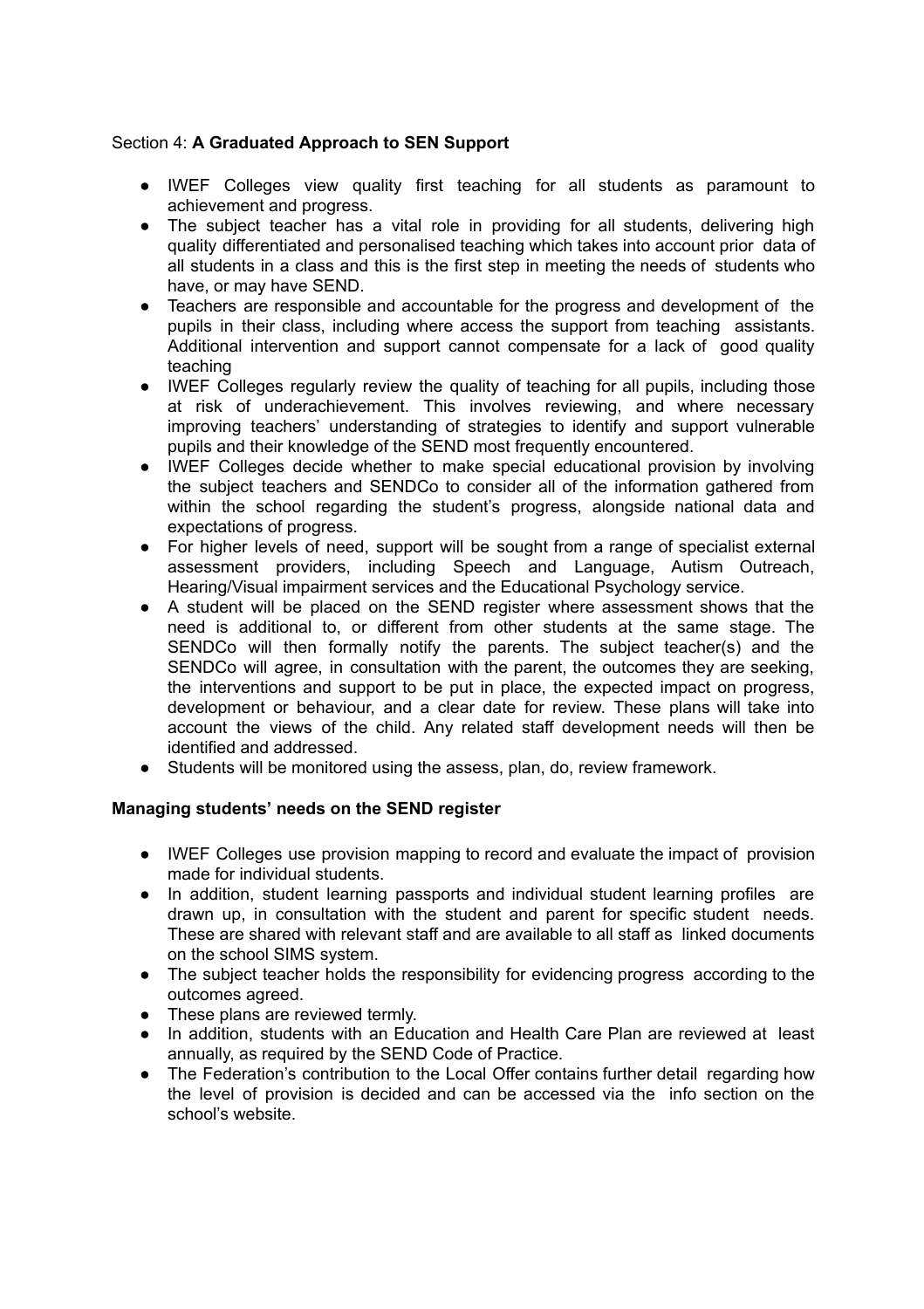### Section 5: **Criteria for exiting the SEND register**

● Termly reviews of students on the SEND register will take place. Where a student has achieved the agreed targets and made expected progress in line with national expectations, the SENDCo will write to the parents of the student, informing them that the student will exit the SEND register.

## Section 6 : **Supporting students and families**

- IWEF Colleges contribute to the LA Local Offer (see website).
- IWEF Colleges' Admissions Policies can be found on the Colleges' websites.
- All students with SEND are assessed to determine which, if any, access
- arrangements can be put in place to ensure SEND students are able to access exams and assessments, both internal and external. The SENDCo is responsible for ensuring that testing takes place, usually in the first term of Year 10, although testing can take place at other times, should the need for this be identified.
- Transition meetings take place for all students moving key stages. This includes the SENDCo attending annual review meetings for all Year 6 students with an EHCP.

### Section 7: **Supporting students with medical conditions**

- IWEF Colleges recognise that students at school with medical conditions should be properly supported so that they have full access to education, including school trips and physical education. Some students with medical conditions may be disabled, and where this is the case, the school will comply with its duties under the Equality Act 2010.
- Some students may also have an Education, Health and Care plan (EHCP) which brings together health and social care needs, as well as their special educational provision and the SEND Code of Practice (2014) is followed.

### Section 8: **Monitoring and Evaluation**

● IWEF Colleges use a robust system to monitor and evaluate the quality of provision offered to all students. This involves regular auditing of marking, assessment, teaching and canvassing of student, parent and staff views. This leads to the promotion of an active process of continual review and improvement of provision for all students.

### Section 9: **Training and resources**

- SEND is funded via capitation, top-up funding and high needs funding.
- In order to maintain and develop the quality of teaching and provision to respond to the strengths and needs of all students, all staff are encouraged to undertake training and development.
- All teachers and support staff undertake induction on taking up a post and this includes a meeting with the SENDCo to explain the systems and structures in place around the school's SEND provision and practice and to discuss the needs of individual students.
- The SENDCo regularly attends the LA SENDCo network meetings in order to keep up to date with local and national updates in SEND and also regularly sits on the LA SEND panel.